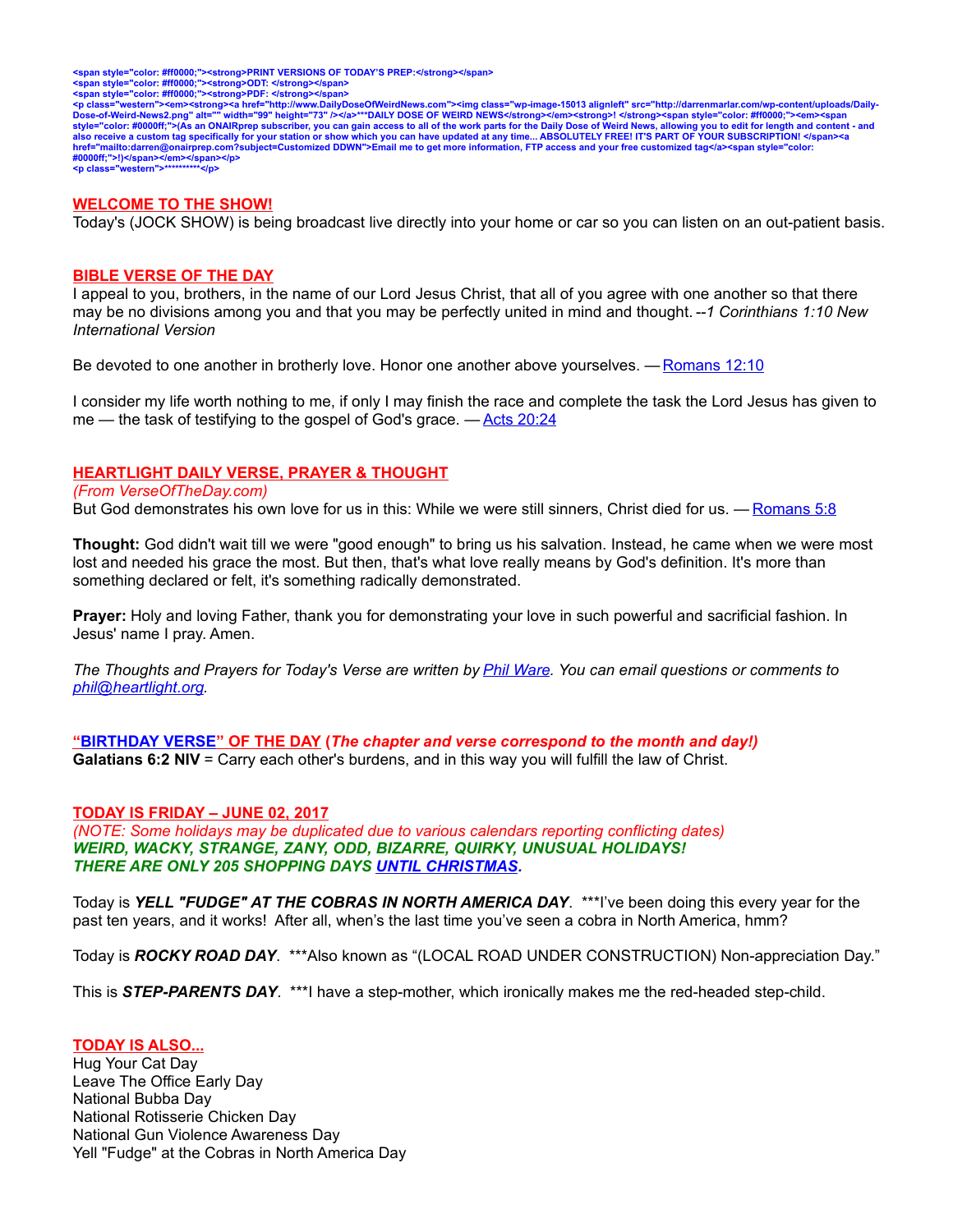Doughnut Day or Donut Day Horseradish Day Mike, The Headless Chicken Day

# **COMING UP NEXT** *(Just a list, we are not endorsing the holidays posted below. Find more holidays and link to their*

*websites at* [BrownieLocks.com](https://www.brownielocks.com/month2.html)*)* Hug Your Cat Day Leave The Office Early Day National Bubba Day National Rotisserie Chicken Day National Gun Violence Awareness Day Yell "Fudge" at the Cobras in North America Day Doughnut Day or Donut Day Horseradish Day Mike, The Headless Chicken Day

# *SATURDAY, JUNE 03*

Chimborazo Day Do-Dah Parade Day Drawing Day or Pencil Day Loving Day National Prairie Day National Trails Day The Wicket World of Croquet Day Turtle Races Day

# *SUNDAY, JUNE 04*

Audacity To Hope Day International Day of Innocent Children Victims of Aggression National Cancer Survivors Day Old Maid's Day Children's Awareness Memorial Day

# *MONDAY, JUNE 05*

Baby Boomers Recognition Day Festival of Popular Delusions Day Hot Air Balloon Day National Moonshine Day National Thank God It's Monday Day National Veggie Burgers Day World Environment Day Apple II Day

## *TUESDAY, JUNE 06*

D-Day Drive-in Movie Day National Eyewear Day National Higher Education Day Russian Language Day YoYo Day

# *WEDNESDAY, JUNE 07*

(Daniel) Boone Day National Running Day National Tailors Day VCR Day

# *THURSDAY, JUNE 08*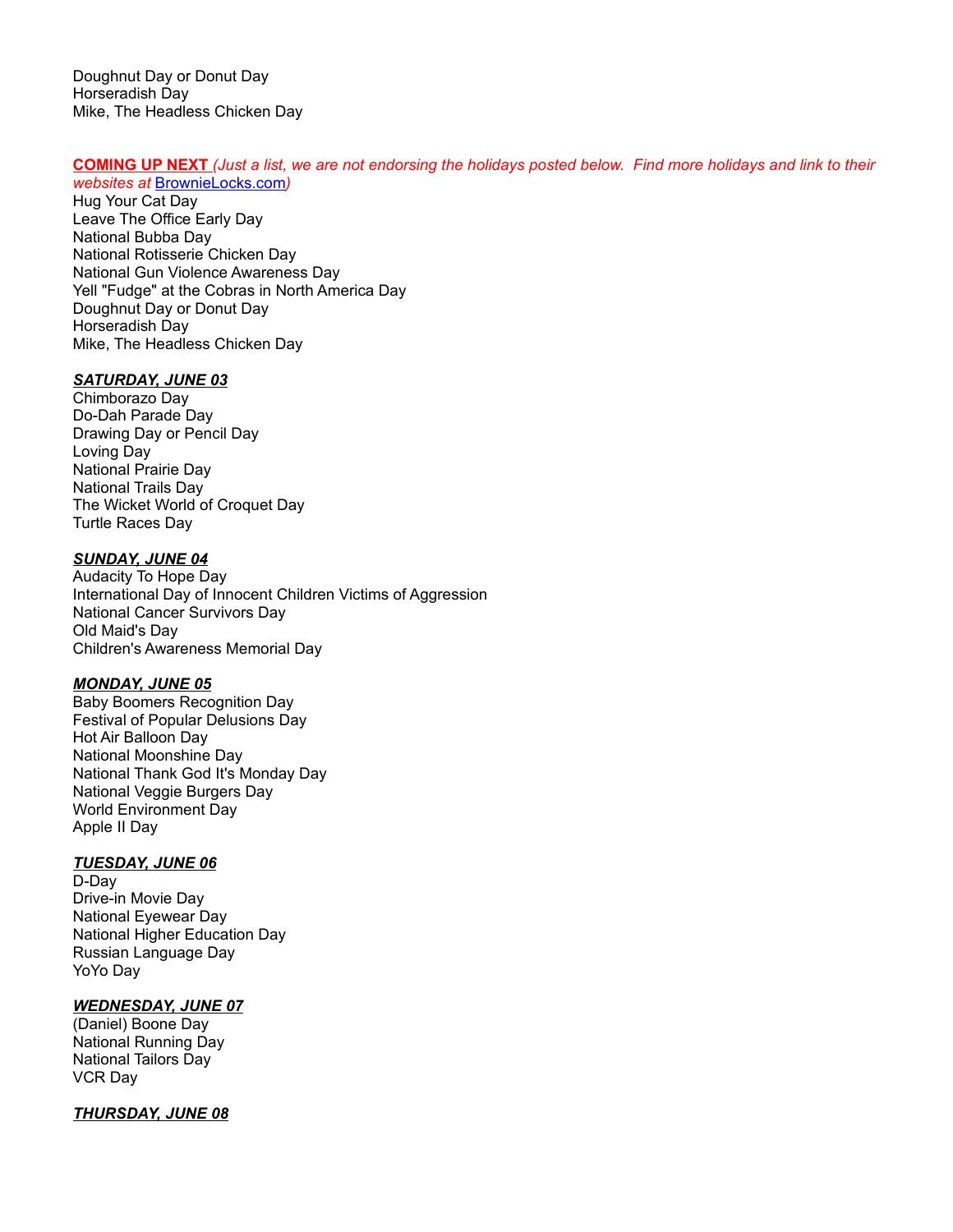National Caribbean American HIV/AIDS Awareness Day Upsy Daisy Day World Oceans Day

#### *FRIDAY, JUNE 09*

Banana Split Day Donald Duck Day International Archives Day Poultry Day Ryan Moran Day Toy Industry Day World APS Day

## *SATURDAY, JUNE 10*

Alcoholics Anonymous (Founders) Day Ball Point Pen Day Belmont Stakes Iced Tea Day International Young Eagles Day Missing Mutts Awareness Day National Marina Day National Rose' (wine) Day Queen's Official Birthday World Bike Naked Day Worldwide Knit (and Crotchet) in Public Day

#### *SUNDAY, JUNE 11*

Abused Women and Children's Awareness Day Corn on the Cob Day Making Life Beautiful Day Multicultural American Child Day National Cotton Candy Day National Making Life Beautiful Day Race Unity Day World Gin Day Children's Sunday

# *MONDAY, JUNE 12*

Crowded Nest Awareness Day National Jerky Day National Peanut Butter Cookie Day Superman Day Victims of Orlando, Florida Attack Day World Day Against Child Labor

## **ON THIS DAY**

**1899:** During a train robbery on a Wyoming bridge, Butch Cassidy and the Sundance Kid got into a long argument with the conductor and forgot about the explosives they'd planted. The bridge blew up.

**1897:** *The New York Journal* quoted 61-year-old Mark Twain as saying from London that "the report of my death was an exaggeration."

**1924:** Congress granted U.S. citizenship to all American Indians.

**1928:** Searching for new ideas to fight the Depression, Kraft's Chicago employees created a processed specialty cheese product they would call Velveeta. *[\(audio clip\)](http://www.darrenmarlar.com/audio/PowerOfCheese.mp3)*

**1953:** Queen Elizabeth II of Britain was crowned in Westminster Abbey, 16 months after the death of her father, King George VI. It was the first coronation to be televised and millions watched worldwide.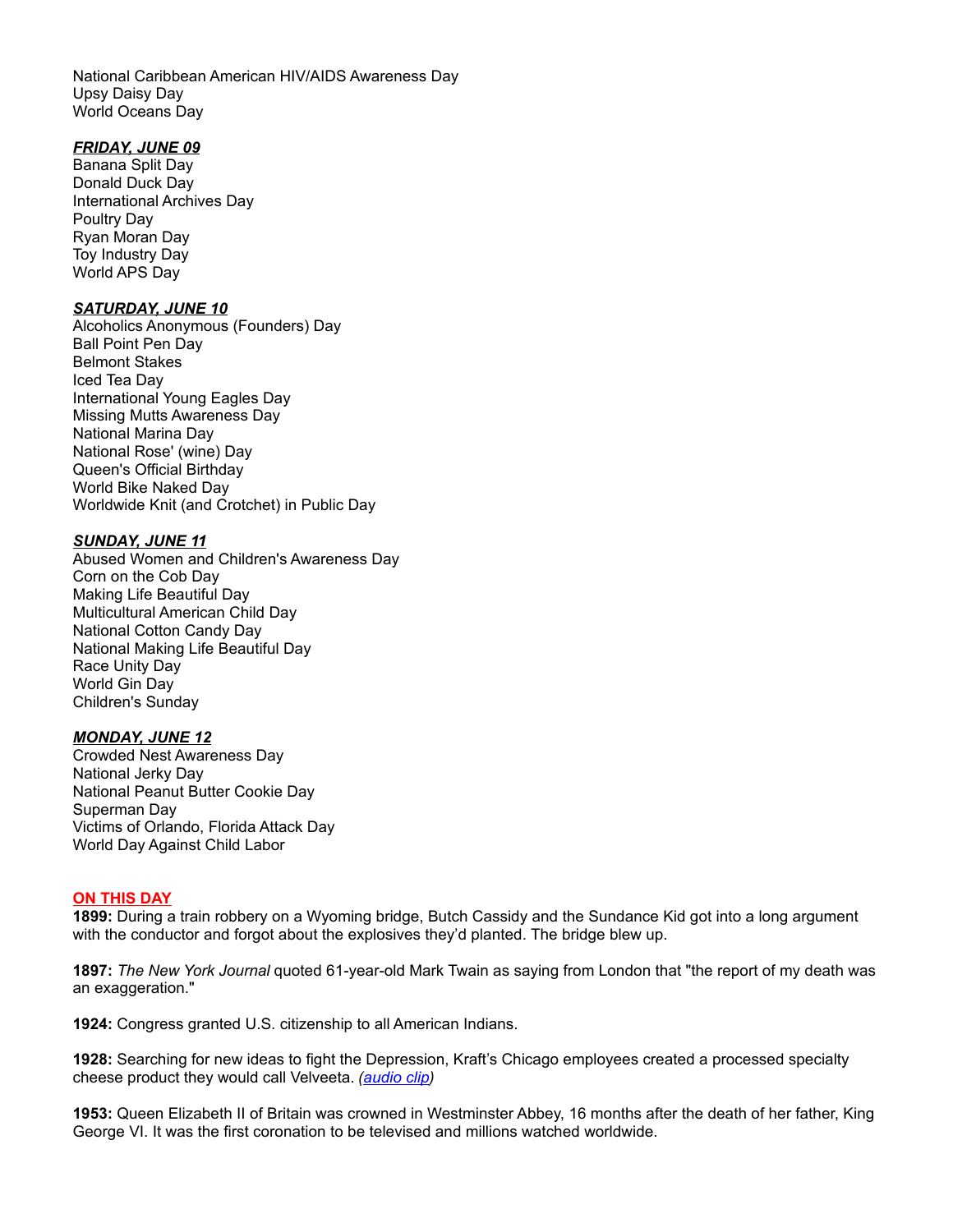**1964:** The Rolling Stones kicked off their first American tour at a high school football stadium in Lynn, Massachusetts.

**1983:** The movie *Attack of the Killer Tomatoes* was released in Germany. The 1978 horror spoof, starring David Miller and Rock Peace, was so bad it had attracted a cult following in the U.S. The 1988 sequel, *Return of the Killer Tomatoes*, starred John Astin and George Clooney. *[\(audio clip\)](http://www.darrenmarlar.com/audio/MOVIE-AttackOfTheKillerTomatoes.mp3)*

**1988:** Singer James Brown's wife Adrienne claimed "diplomatic immunity" in traffic court because she was the wife of the "official ambassador of soul."

**1992:** A new survey found the average bra size of the British woman had gone from 34B to 36C in the past decade.

**1993:** Minor-league baseball banned the use of all tobacco products by players during games.

**1996:** The Mt. Vernon Ladies' Association, which owns George Washington's Virginia estate, insisted that the cellular telephone relay tower to be built there be disguised as a tree. Cellular One agreed to erect a white fir "treepole" with plastic needles and bark.

**1999:** South African officials built a special polling station in the remote Drakensberg mountain area where there was only one registered voter. Sure enough, he stayed home and didn't vote.

**2001:** An Australian man laid off from work in the morning became a multi-millionaire a few hours later when he won a \$4.5 million lottery. He had lost his job at a shipbuilding yard in Hobart on the island state of Tasmania.

**2005:** Georgia "runaway bride" Jennifer Wilbanks pleaded no contest to faking her own abduction and was sentenced to probation, community service and a fine.

**2007:** In Tempe, Arizona, U.S. hot dog eating champ Joey Chestnut surpassed the record of 53 3/4 hot dogs -- held for six years by Takeru Kobayashi of Japan -- by wolfing downing 59 1/2 wieners in 12 minutes.

#### **TODAY IN CHRISTIAN HISTORY**

**597 AD:** Augustine, missionary to England and first archbishop of Canterbury, baptizes Saxon king Ethelbert, the first Christian English king. The missionary's tomb in Canterbury bears this epitaph: "Here rests Augustine, first archbishop of Canterbury, who being sent hither by Gregory, bishop of Rome, reduced King Ethelbert and his nation from the worship of idols to the faith of Christ".

**1491:** Henry VIII, the English king who went from being called "Defender of the Faith" by the pope (for attacking Martin Luther) to galvanizing the English Reformation, is born in Greenwich.

**1875:** James Augustine Healy becomes the first African-American Roman Catholic bishop in the U.S.

**1979:** Pope John Paul II makes a return trip to his home country of Poland, the first visit by a pope to a Communist country.

## **HOLLYWOOD AND CELEBRITY FIGURE BIRTHDAYS**

- o actress ("Las Vegas", "Nikki", "Unhappily Ever After") Nikki Cox 39 *[\(audio clip\)](http://www.darrenmarlar.com/audio/TV-LasVegas.mp3)*
- o comic ("Saturday Night Live", Wayne's World) Dana Carvey 62 *[\(audio clip\)](http://www.darrenmarlar.com/audio/WaynesWorld.mp3)*
- o actress (Morgan Winslow on "Different Strokes" and "Hello Larry", Mr. Holland's Opus) Joanna Gleason 67 *[\(audio clip\)](http://www.darrenmarlar.com/audio/TV-HelloLarry.mp3)*
- o actor ("Leave it to Beaver") Jerry Mathers 69 *[\(audio clip\)](http://www.darrenmarlar.com/audio/TV-LeaveItToBeaver.mp3)*
- o actor (Andy Renko on "Hill Street Blues") Charles Haid 74 *[\(audio clip\)](http://www.darrenmarlar.com/audio/TV-HillStreetBlues.mp3)*
- o actress (M\*A\*S\*H the movie, Back to School) Sally Kellerman 80

#### **BEE-BOP BIRTHDAYS**

#### *(Music Artist Birthdays From [SongFacts.com\)](http://calendar.songfacts.com/)*

**1857** : Edward Elgar

**1932** : Sammy Turner

**1936** : Otis Williams (The Charms)

**1937** : Jimmy Jones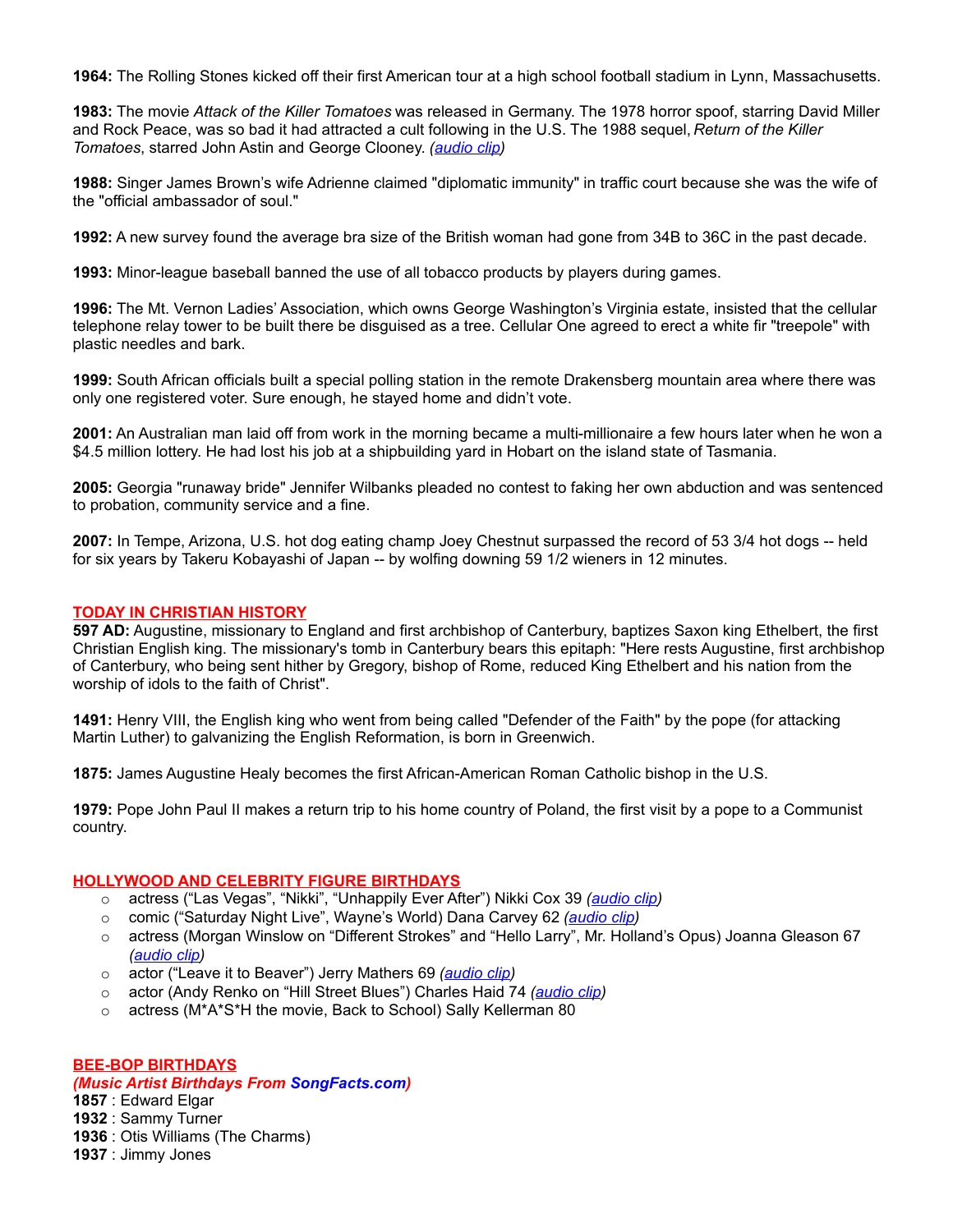- **1941** : Charlie Watts (drummer for **The Rolling Stones)**
- **1941** : William Guest [\(Gladys Knight & The Pips\)](http://www.songfacts.com/artist:gladys_knight_%5E_the_pips.php)
- **1944** : Marvin Hamlisch
- **1950** : Chubby Tavares [\(Tavares\)](http://www.songfacts.com/search_fact.php?combinedartists=Tavares)
- **1951** : Steve Brookins [\(.38 Special\)](http://www.songfacts.com/artist:.38_special.php)
- **1952** : Pete Farndon [\(The Pretenders\)](http://www.artistfacts.com/detail.php?id=46)
- **1954** : Michael Steele [\(The Bangles\)](http://www.artistfacts.com/detail.php?id=62)
- **1960** : Tony Hadley [\(Spandau Ballet\)](http://www.songfacts.com/search_fact.php?combinedartists=Spandau+Ballet)
- **1962** : Thor Eldon Jonsson (The Sugarcubes)
- **1965** : Jeremy Cunningham (The Levellers)
- **1970** : B-Real [\(Cypress Hill\)](http://www.songfacts.com/search_fact.php?combinedartists=Cypress+Hill)
- **1970** : Dominic Greensmith (Reef)
- **1976** : Tim Rice-Oxley [\(Keane\)](http://www.songfacts.com/artist:keane.php)
- **1980** : Fabrizio Moreti [\(The Strokes\)](http://www.artistfacts.com/detail.php?id=237)

# **SECRETS OF THE UNIVERSE** *(Answering questions that have plagued mankind for minutes!)*

# **Is it best to turn off your computer at night, or let it run all the time?**

There are arguments on both sides. Turning a computer on and off changes the temperature of its components, which stresses them. The fan keeps the temperature constant while the machine is running. Except for the monitor, which you should turn off or put in power-saving mode when not using it for an hour or more, computers don't use much electricity when run constantly. On the other hand (or finger, since computers are digital) leaving it on can wear down the always-spinning hard drive, and dust on the fan can make it an inefficient cooler. If you leave it on you will also need to reboot periodically to flush the memory of digital garbage programs leave behind when you close them.

# **CHRISTIAN ARTIST NEWS**

*This is just a tiny sample of the 5-6 pages of material you could be receiving every Monday, Wednesday and Friday from [ChristianRadioShowPrepServices.com!](http://www.christianradioshowprepservices.com/)*

The Worship Together web site is helping you play the new Hillsong United song Wonder in your local church. They now have a free chord chart and lyric sheet available for the song on their web site. Pick up a free chart and hear the song's story at<http://ow.ly/Hm1v30c2GWL>

Grammy-nominated singer/songwriter Matthew West has a confession: He's an expert at being a pretender. Growing up as a pastor's kid and raised in a Christian community, the "Broken Things" singer knew how to appear perfect, saying and doing the right things -- even when his heart wasn't in it. But Matthew told the Gospel Herald in a recent interview, "I've gotten to the point in my life where I don't want to be that way anymore. I want to be the most authentic version of me." Read the entire article at [http://ow.ly/tTO030c7PbH.](http://ow.ly/tTO030c7PbH)

Jeremy Camp 2.0 is coming. He posted: Today started a new season musically and in the depth of what the Lord is doing in my life! I cannot wait to share and tell you more!!! Grateful, humbled and honored to still be doing this 15 years later, God is faithful for sure!

<https://www.instagram.com/p/BUiYz7xgWby/>

David Crowder is well known for his beard. So it was only appropriate that he shared his top 5 beards list. They are: 1. Socrates (this dude was too busy thinking to shave.)

- 2. Abraham Lincoln (duh)
- 3. Sven Forkbeard (dude's name is Forkbeard. Fiercest viking of the Norse age based on name alone.)
- 4. Frederick Douglass (duh)
- 5. Gandalf

https://www.instagram.com/p/BUjnpzMIYb\_/

Jamie Grace says these are a few of her favorite things: a beautiful day, a giggly baby and a pineapple soda. <https://www.instagram.com/p/BUmwxtyBwwo/>

Third Day's Mark Lee says he and his daughters spent their first day of summer break EXACTLY the way they envisioned it: waiting in line at the passport office. But it's all for a good reason. Mark and his family will be part of an Alaska cruise later this summer.

<https://www.instagram.com/p/BUkUFdwAf0l/>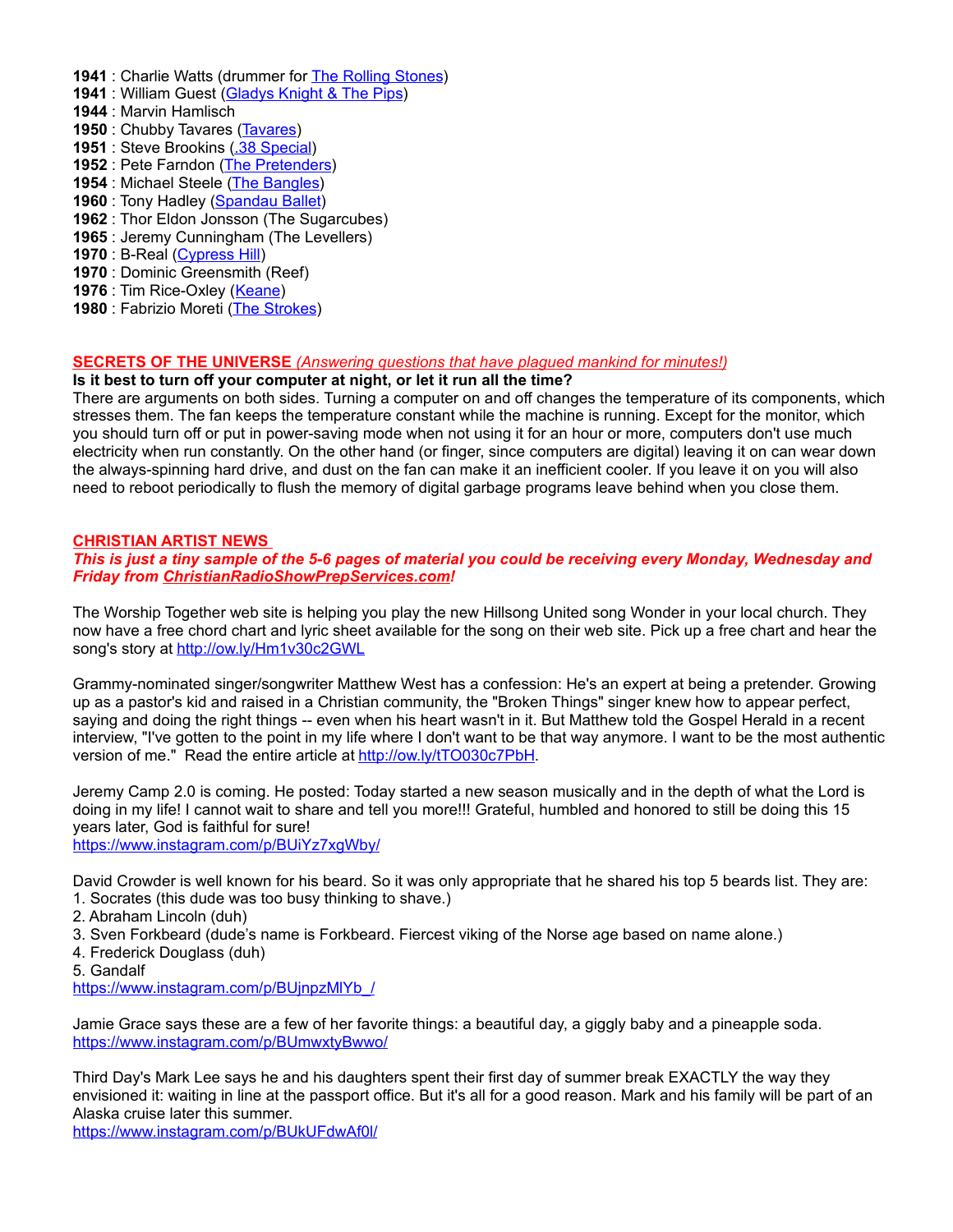Jon Steingard is a busy guy. In addition to being the lead singer of Hawk Nelson, he also produces music videos and drone videos. And recently he became a new father. But even Jon needs some down time. He posted: So I know I haven't been on twitter in a few days. I was home - spending time with family hustling on a few projects, and getting healthy. I got a little burned out last week. Had to go dark for a while. Felt so good.

Are you ready for a cuteness overload? Danny Gokey posted a picture of his two kids recently. He said: I LOVE this picture I took with my phone in the backyard of our bed and breakfast here in Nashville. My heart can barely take it! <https://twitter.com/dannygokey/status/867952461515898881/photo/1>

A suggestion from David Dunn: Spend 2 minutes each hour throughout an entire day looking for God's blessings in your life. It's eye opening.

Mercyme guitarist Mike Scheuchzer says his wife Abby found the perfect anniversary present. The couple celebrated their 15th anniversary late last week. Mike shared: for years I've told her that I've always wanted to hold a monkey. Today she made that happen. Attached was a picture of Mike with a monkey perched on his arm. <https://www.instagram.com/p/BUiTmxUheLE/>

# **NEWS KICKERS**

*(No news on the weekends. Want a customized audio version, FREE?* [Email me for more information](mailto:darren@onairprep.com?subject=Customized%20DDWN)*! )*

## *NEW NEWS KICKERS…*

NASA is starting to give details about their new mission, Solar Probe Plus, in which they're going to send a craft that will fly into the sun. \*\*\*Has our economy rebounded so well that we're okay now to just launch money directly into the sun? Don't worry though – it won't burn up because they're sending the probe at night.

In the aftermath of her disturbing photo shoot with a mocked up decapitated Trump head, Kathy Griffin has not only lost her job at CNN – she has also lost her celebrity endorsement for Squatty Potty, a bathroom products company that has a pooping unicorn for a mascot. \*\*\*You know you've screwed up when even the folks at company that specialize in pooping is offended by your actions!

Scott Pelley has been shown the door and is out at the CBS Evening News. \*\*\*Hey, I hear Kathy Griffin might be available now to fill that slot!

Schools are increasingly taking charge of lunchtime, encouraging parents to pack healthy choices in their kids' lunch boxes. But a mom in Australia was shocked when she was called out for sending her child to school not with a candy bar or a can of soda, but a pack of raisins. According to a note sent home with the child, the reason the raisins were shunned by the school was because of their high sugar content. \*\*\*Really? We're not talking rum raisin ice cream here – it was a box of just plain old raisins. Wow. The only think more tried up than raisins nowadays is the critical thinking in schools.

It seems around eight Yale University graduate students, claiming "union" status, demonstrated in front of the Yale president's home recently to demand better benefits. And by better benefits they of course meant benefits beyond the annual free tuition, \$30,000 stipends and free health care they already get. Yep! Some of the students characterized their action as an "indefinite fast" while others called it a "hunger strike." However, a pamphlet associated with the unionizing made it clear that strikers could leave and go eat any time they got hungry. \*\*\*So there are hunger strikes, and then there are hunger strikes at Yale.

Private data has been stolen from Chipotle in a computer breach. \*\*\*Some people will do anything for that secret e-Coli recipe!

It seems President Trump has been handing out his cellphone number to world leaders and urging them to call him directly, an unusual invitation that breaks diplomatic protocol and is raising concerns about the security and secrecy of the commander in chief's communications. Reportedly Trump has urged leaders of Canada and Mexico to reach him on his cellphone. \*\*\*Ah HA! So that's it! Trump's private cell number is 876-COVFEFE!

The Oklahoma state budget has caused schools to cut back to only four days a week. \*\*\*Children all across America are now begging their parents to move to Oklahoma.

Recent research reveals you can make yourself feel good simply by talking about yourself. Those who share information about themselves stimulate areas of the brain linked to value and motivation, says a Harvard study.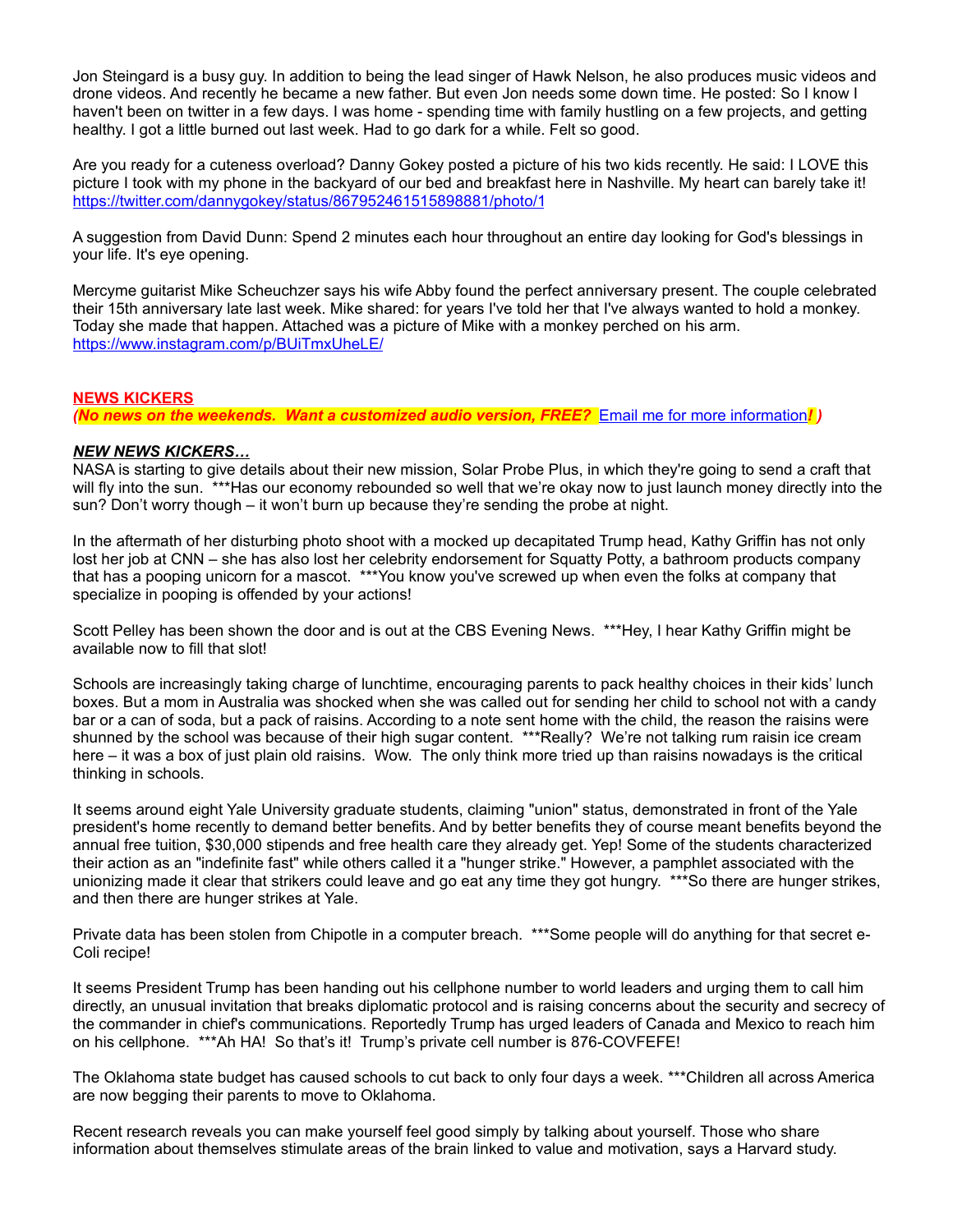Researcher Diana Tami says that is why some folks constantly talk about themselves, noting: "It feels good." \*\*\*Donald Trump must always be in a good mood.

A man was arrested at the Trump International Hotel in Washington, DC with an assault rifle, a handgun and 90 rounds of ammunition in his possession. \*\*\*Well, I guess that's one way to ensure you get some alone time in the hotel pool.

Payless Shoes could close another 400 stores. \*\*\*Yes... there will be less Payless.

#### *NEWS KICKER EVERGREENS…*

A study finds that sleeping over nine hours a night can help the obese lose weight. \*\*\*So if you're overweight and don't like to exercise, here's a great way for your fat and lazy rear-end to burn some calories.

We're getting close to your 'sexy' time of year, ladies. A survey found women feel their sexiest during the summer months. The happiest time of year for 83% of women is between June and August. Sunshine is being credited for bringing out the smiles. \*\*\*On the women, at least. The smiles on men are usually brought about by the bikinis on the women.

The idea of male menopause has long been a joke, but no longer. Experts believe men in their fifties may also experience a "change" similar to women when they go through menopause, losing testosterone as opposed to estrogen. The symptoms are very similar, including night sweats, hot flashes, and loss of bone strength. \*\*\*That's right, guys are putting the "MEN" back in "MENOPAUSE!"

Swine flu may have scared us straight, or maybe we're finally listening to our mothers. Whatever the reason, Americans are washing their hands more often, suggests the latest check by researchers who spy on people using public restrooms. \*\*\*An even bigger story than the fact we're washing hands... we're being spied on in public restrooms! Otherwise, how would they know we're washing our hands?

Researchers from the University of Virginia report that old age begins in our late 20s. After testing a group of men and women over a seven-year period, the scientists have determined that our mental abilities start to decline at age 27, after peaking at 22. \*\*\*And think about what kind of an idiot you were at the age of 22!!

## **AS THE JUNGLE TURNS**

# **[CLICK HERE](http://www.darrenmarlar.com/audio/AsTheJungleTurns/MMJJ0084.mp3) TO DOWNLOAD FRIDAY'S EPISODE**

OPEN: And now FancyMonkey.com, (Show Name), and (Station Call Letters) bring you As the Jungle Turns! When last we left the jungle, Cheetah Bonita met a group of alligators that sang wonderfully together – and they helped her realize that doing a solo is great once in a while, but not all of the time. And it looks like all the other animals heard the alligators singing too…

CLOSE: Now THAT is a harmonious ending! Tune in again next time, for another exciting episode of As the Jungle Turns!

*\*\*\*You may simulcast "As the Jungle Turns" on the Internet stream of your live broadcast only. Any other Internet use of "As the Jungle Turns" in whole or part including podcasting of your live broadcast is a violation of copyright law. Thank you for your cooperation on this vitally important issue. If you have any questions, please [e-mail](mailto:radio@fancymonkey.com?subject=Internet%20Use) us and ask about "Jungle Jam & Friends the Radio Show" usage.*

#### **MOMENT OF DUH**

#### **College students are given the answers to test questions... but don't use them!**

A famous Sherlock Holmes quote: "...when you have eliminated the impossible, whatever remains, however improbable, must be the truth." United Kingdom sitting for their [GCSE](http://en.wikipedia.org/wiki/General_Certificate_of_Secondary_Education) music exams (similar to a G.E.D. in the U.S.) would have done well to have followed this advice by looking for test answers on the back of their exams. Incompetence was afoot at the printer where the GCSE music exams were printed resulting in the exam question answers being printed with exams. "The exam board said ... students would not have to do a re-sit as most pupils seemed to have been unaware of their good fortune." In other words, most of the students never saw the answers on the back of the sheet because they never bothered to turn the page over to see what was on the other side.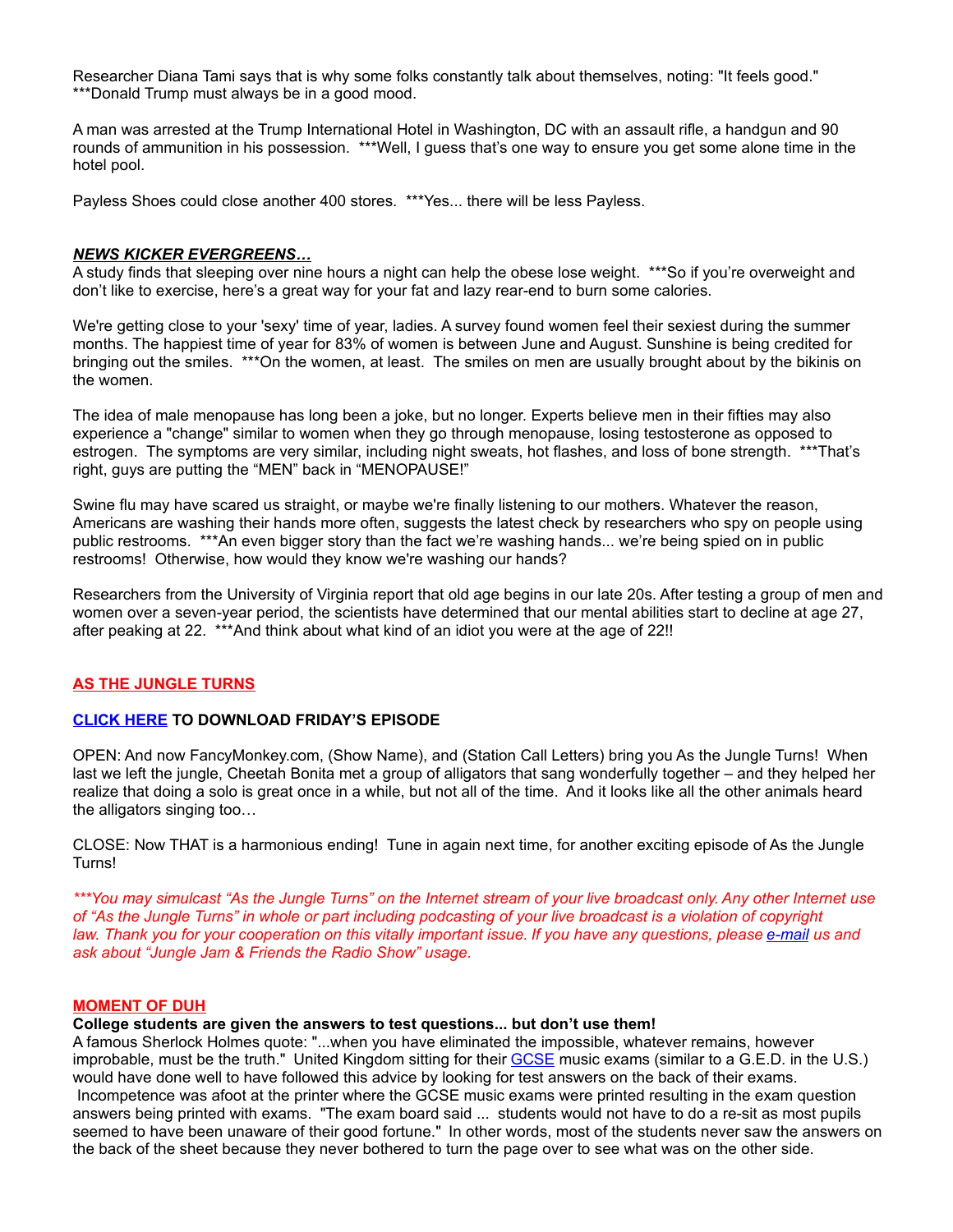# **TOP TEN**

# **TOP TEN THINGS HEARD BY COMPUTER TECH SUPPORT**

- 10. Customer: "I have Microword Soft."
- 9. Customer: "Microwave Windows?"
- 8. Customer: "Will this upgrade include Microwave XP?"
- 7. Customer: (Referring to Microsoft Defrag.) "I ran Microwave Defrost, but it didn't help."
- 6. Customer: "I have Microsoft Exploder."
- 5. Customer: "I have Microscope Exploiter."
- 4. Customer: "I have Netscape Complicator."
- 3. Customer: "I have Netscape Regulator."
- 2. Customer: "Uhh...I have Newscape and Outlook Exposure."
- 1. Customer: "It's not my computer that is slow. I have a 200 horse power hard drive."

# **THE FILES OF LAW & DISORDER**

## **A cell phone saves a man's life, and also places him at the scene of a crime!**

FILE #1: A 911 dispatcher in Oregon received a call from a man hanging by one ankle from a fire escape leading to an apartment. Fortunately, for this man, he had a cell phone and was able to call 911. Unfortunately, after being rescued, it was discovered that he had burglarized the apartment and had used the fire escape to make his exit. In his attempt to escape, he stepped through a hole in the fire escape ladder and nearly fell to his death. He hung upside down for almost twenty minutes before he decided to call 911. After being rescued, he was taken to the hospital and treated for a broken ankle. He was charged and later convicted of the burglary. Among the items he stole was the cell phone that saved his life.

FILE #2: Two Michigan men went into a new subdivision and decided to steal a refrigerator from one of the unfinished homes. After destroying walls and floors, they snatched a fridge from one of the houses and placed it on the back of their pickup truck. It was then that their truck became bogged down in the mud so the men decided the refrigerator was too heavy so they put it back in the house. When they returned to the truck, they realized the keys had been left in the ignition and the doors were locked. They took off and left their running truck at the scene of the crime.

FILE #3: Police arrested David Ballou for driving drunk in a car he had stolen. Soon after being picked up by a state trooper, Ballou thought he would add to his list of crimes. While sitting in the back of the state trooper's car with his hands handcuffed behind his back, Ballou managed to steal \$23 from the wallet of the trooper who momentarily left him alone in the squad car. Not exactly the smartest way to raise your bail money.

STRANGE LAW: In Rumford, Maine it is illegal for a tenant to bite his/her landlord.

## **THIS IS YOUR BRAIN ON DRUGS**

## **A West Virginia man once again confirmed that criminals are their own worst enemies.**

The man was arrested for stealing a VCR, but said he was innocent. In court he pleaded, "I plead not guilty Judge, honestly, I didn't steal the VCR. He gave it to me because he owed me for drugs." The good news for the man was that he was not arrested for stealing the VCR. The bad news for him (and good news for everyone else) is that he now faces felony charges for possessing and selling drugs.

## **PHONER PHUN**

Do you save or collect something strange or unusual? Tell us about it.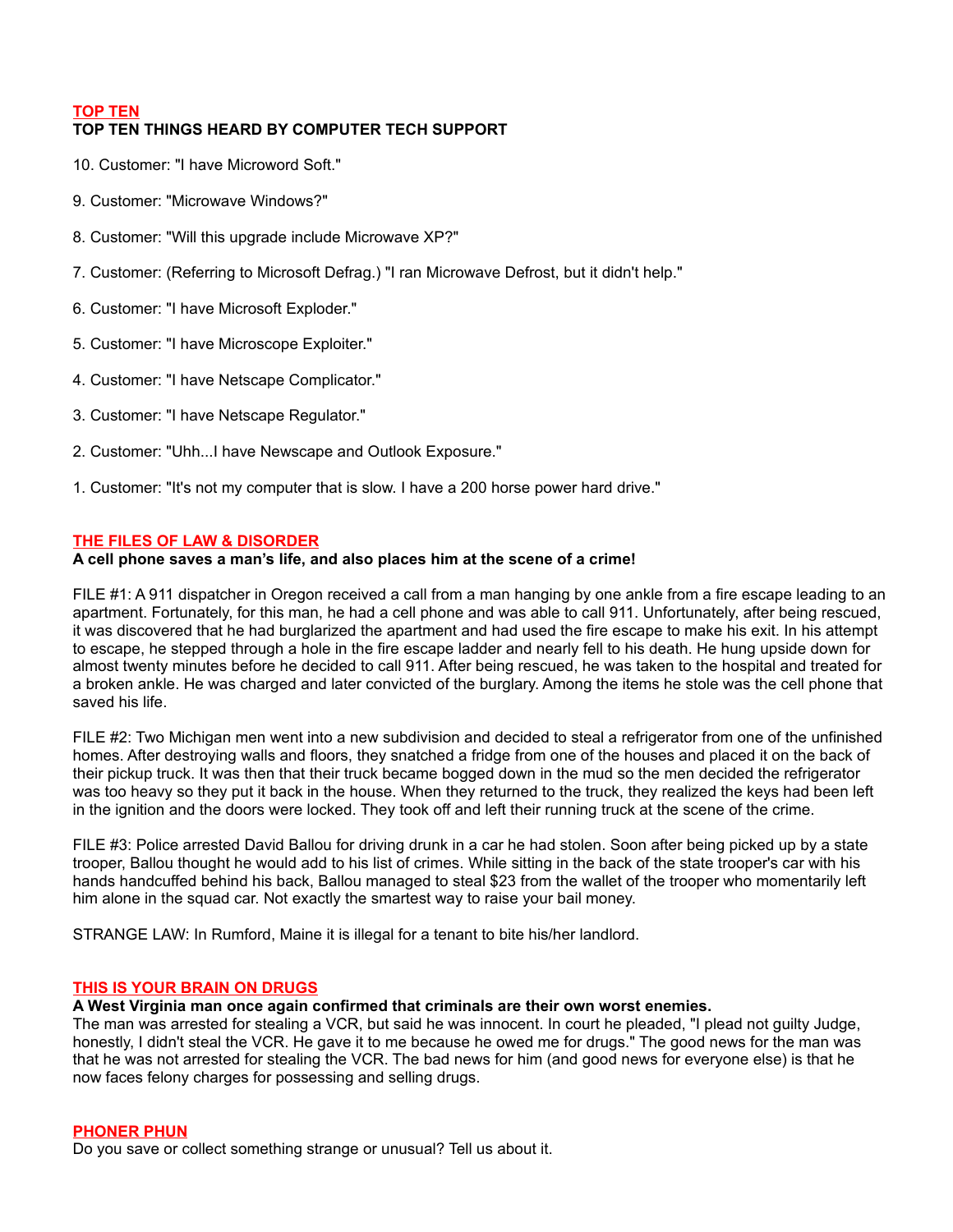## **BIBLE BRAIN BUSTER!**

#### **QUESTION: Who won the 2nd battle between Israel and Syria?**

*ANSWER: Israel (1 Kings 20:29)*

## **QUESTION IMPOSSIBLE**

#### **QUESTION: How many languages has the Bible been translated into?**

*ANSWER: The Bible has been translated into 2,018 languages, with countless more partial translations, and audio translations (for unwritten languages). By comparison, Shakespeare, considered by many to be the master writer of the English language, has only been translated into 50 languages.*

## **TRUE OR FALSE**

*Pay attention! If our next player doesn't answer all ten T/F questions correctly we start all over from question #1! First person to answer question #10 correctly is our winner!*

# **Today's TRUE of FALSE is going to the dogs!**

1. All dogs are the descendant of the wolf. (True. These wolves lived in eastern Asia about 15,000 years ago.)

2. An average city dog lives approximately ten years longer than an average country dog. (False - three years longer)

3. Bloodhounds have been used since the 1800's for tracking criminals. (False - since the 1600's!)

4. German Shepherds are the most intelligent breed of dog. (False - Border Collies)

5. Chocolate can be fatal to dogs. (True. Chocolate contains a chemical theobromine, which is poisonous to dogs.)

6. Dalmatian puppies do not have any spots on them when they are born. (True. They actually develop them as they get older.)

7. Dogs can be trained to detect an upcoming epileptic seizure. (True)

8. In just two years (2000-2001), dogs killed more people in the U.S. than the Great White shark has killed in the past 100 years. (True)

9. Nose prints are used to identify dogs, much like humans use fingerprints. (True)

10. A dog by the name of Laika was launched into space aboard the Russian spacecraft Sputnik 2 in 1957. (True. \*\*\*MARLAR: Yes, I know we used this one yesterday - but we needed another dog question!)

## **TABLOID MATCH GAME**

*You have to match the blank in the tabloid headline with the word or phrase that has been removed!*

## **For Causing His Divorce!" (UBER)**

He used his wife's phone to book a ride but says he logged in and out of his own account to do so. However, a glitch in the app caused her to keep receiving notifications whenever he used the service, arousing her suspicions that he was having an affair and leading her to file for divorce.

# **THE WAY TOO EARLY IN THE MORNING TO UNDERSTAND THE PUNCHLINE EVEN AFTER TWO CUPS OF COFFEE JOKE OF THE DAY**

#### **JOKE #1**

A man is applying for a job as mechanic that he really wants to get. The boss says, "Can you roll your hard hat down your arm and pop it back on your head?"

The mechanic nods, confused.

"Can you play light saber with your wrench and another man's screwdriver?"

"Oh yes," says the mechanic.

"Can you bounce your screwdriver off the cement, grab it, whirl it around and put it in your belt like a gun?"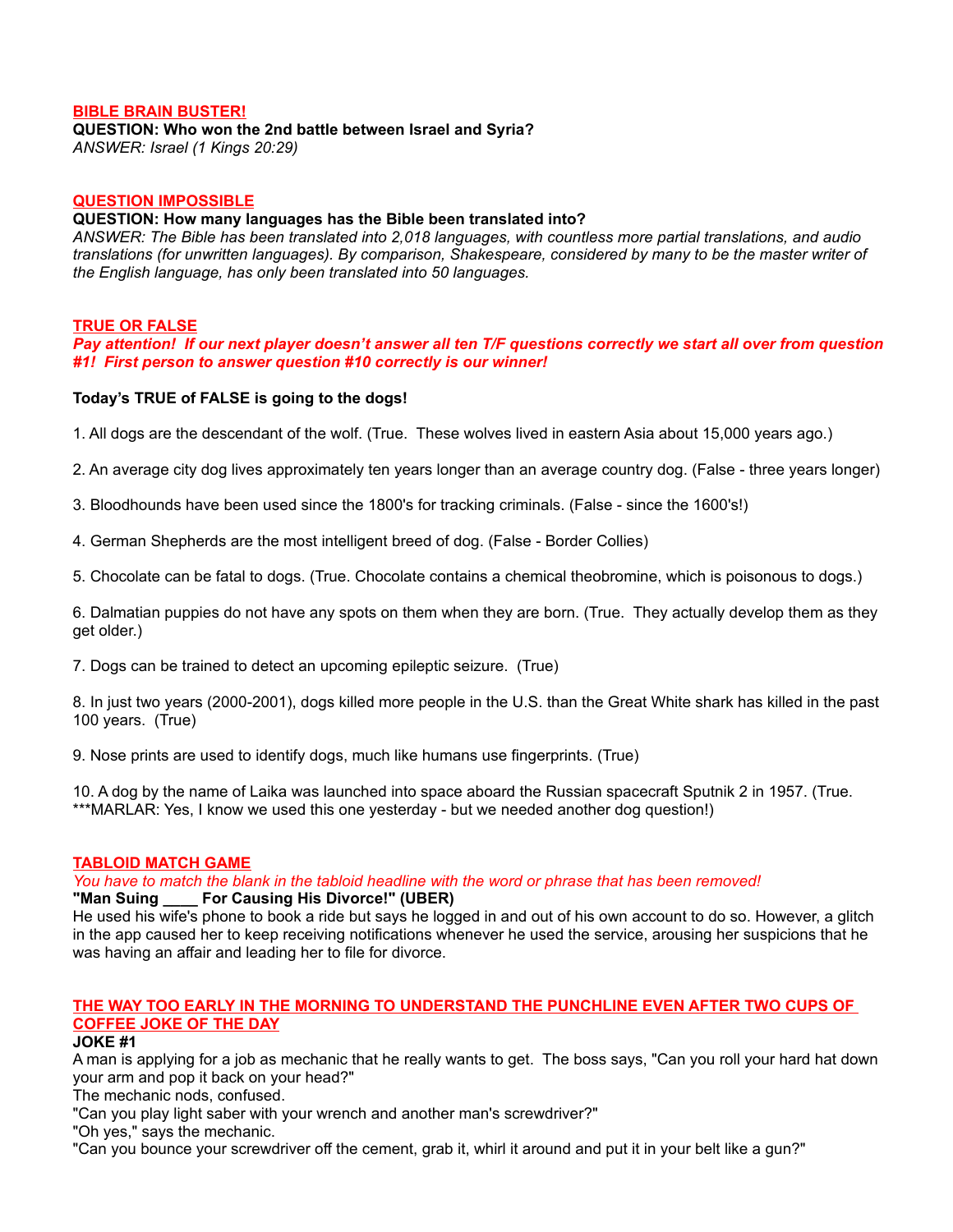"Sir, I've been doing that for years!" says the wanna-be mechanic.

"Well in that case, I can't use you. I have 12 men doing that already!" says the boss.

# **JOKE #2**

At the end of the school year, a Kindergarten teacher was receiving gifts from her pupils. The florist's son handed her a gift. She shook it, held it overhead, and said, "I bet I know what it is?" Flowers."

"That's right" the boy said, "but how did you know?"

"Oh, just a wild guess," she said.

The next pupil was the candy shop owner's daughter. The teacher held her gift overhead, shook it, and said, "I bet I can guess what it is? A box of candy."

"That's right, but how did you know?" asked the girl.

"Oh, just a wild guess," said the teacher.

The next gift was from the son of the liquor store owner. The teacher held the package overhead, but it was leaking. She touched a drop of the leakage with her finger and put it to her tongue. "Is it wine?" she asked.

"No," the boy replied, with some excitement.

The teacher repeated the process, tasting a larger drop of the leakage. "Is it champagne?" she asked. "No," the boy replied, with more excitement.

The teacher took one more big taste before declaring, "I give up, what is it?"

With great glee, the boy replied, "It's a puppy!"

# **JOKE #3**

While on a road trip between Billings and Butte, Montana, an elderly couple stopped at aroadside restaurant for lunch. After finishing their meal, they left the restaurant and resumed their trip. When leaving, the elderly woman unknowingly left her glasses on the table. And, she didn't miss them until after they had been driving about twenty minutes. By then, to add to the aggravation, they had to travel quite a distance before they could find a place to turn around in order to return to the restaurant to retrieve her glasses. All the way back, the elderly husband became the classic grouchy old man. He fussed and complained and scolded his wife relentlessly during the entire return drive. The more he chided her, the more agitated he became. He just wouldn't let up one minute. To her relief, they finally arrived at the restaurant. And as the woman got out of the car and hurried inside to retrieve her glasses, the old geezer yelled to her, "While you're in there, you might as well get my hat and credit card."

## **USELESS FACTS**

The London Sun reports that the Harvey Nichols store is selling a line of French fragrances called "Secretions Magnifiques" for \$150 a bottle that smell like, among other things, sweat or spit. \*\*\*Wouldn't you smell like those even without the perfume? Heck, I'll personally spit on you for fifty bucks!

According to a study by Dr. Olga Yakusheva of Marquette University, high-income men are more likely to be overweight than low-income men, whereas low-income women are more likely to be overweight than high-income women. The trend is most noticeable among women. \*\*\*If fat guys make more money, I'm getting ripped off.

## **FEATURED FUNNIES**

## **DEAR ABBY**

DEAR ABBY: "P.O. in New Jersey" was angry because her sister-in-law purchased an identical wedding dress after seeing hers. Here's another way she could handle the situation: The wedding day was fast approaching. Everything was ready and nothing could dampen Jennifer's excitement, not even her parents' nasty divorce. Her mother had finally found the perfect dress and felt she would be the best-dressed mother of the bride ever! A week later, Jennifer was horrified to learn her new young stepmother, Barbie, had purchased the same dress. She asked Barbie to exchange it, but Barbie refused. "Absolutely not! I'm going to wear this dress. I'll look like a million bucks in it." Jennifer relayed the conversation to her mother, who graciously replied, "Never mind, dear. I'll get another dress. After all, it's your special day, not hers." Two weeks later, another dress was finally found. When they stopped for lunch that day, Jennifer asked, "What are you going to do with the first dress? Maybe you should return it. You don't have any place to wear it." Her mother grinned and replied, "Of course, I do, dear. I'm wearing it to the rehearsal dinner!" -- JUDITH, HOUSTON

## *Abby's Response:*

*DEAR JUDITH: I like her sense of humor.*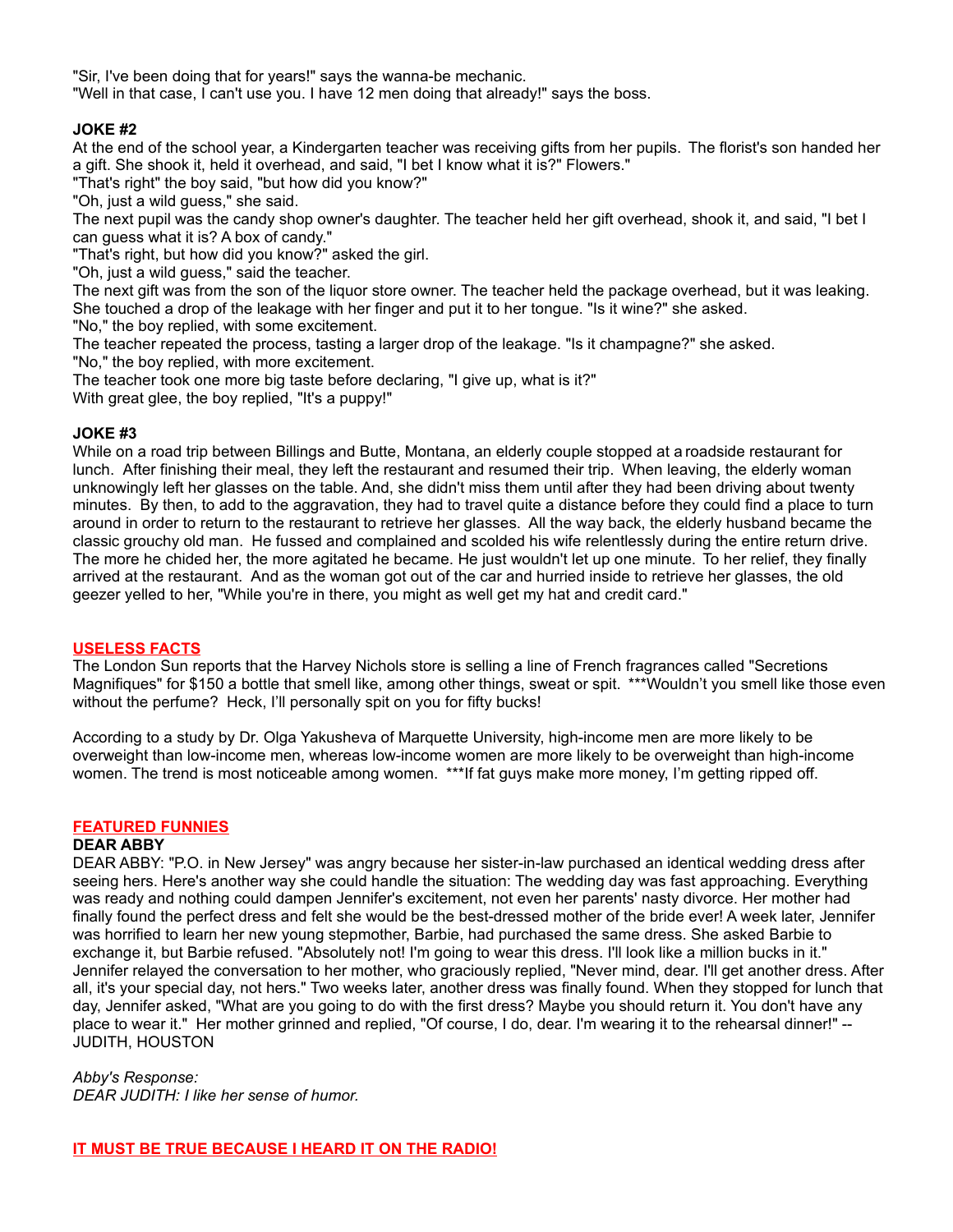#### **A man in Fond du Lac, Wisconsin, frustrated about having to wait an hour for a pizza to be delivered, came up with idea to speed up pizza delivery.**

Scott Matthew thought, "What if you cooked the pizza in the delivery van? It would get there sooner and hotter". Now his company, Super Fast Pizza, is doing just that, delivering pizzas around Fond du Lac with the cheese still bubbling in about 15 minutes. Pizzas are kept in a refrigerator and then cooked in an oven in the delivery truck on the way to the patron's house. Matthew admits it's not gourmet pizza, but says, "our pepperoni tastes like a pepperoni." \*\*\*MARLAR: See, now that's what you're looking for in a high-quality pizza... for the pepperoni to taste like pepperoni. You know, unlike those OTHER pizza places where the pepperoni tastes like pickles.

#### **INSPIRATIONAL INSPIRATION**

#### *"Jesus replied, The time has come for the Son of Man to enter into his glory." --John 12:23*

Satan may try to delay, hinder, sift, oppose, and confuse, but the moment of your breakthrough must come. Although the hands of a clock move almost imperceptibly, the moment inevitably arrives when the clock strikes the hour. The poet Friedrich von Logau expressed it this way: Though the mills of God grind slowly, yet they grind exceeding small; though with patience He stands waiting, with exactness grinds He all. Jesus; thirty-three years of preparation and ministry culminated in the glory of His death and resurrection. In that moment, the prince of this world was cast out (John 12:31). David also experienced tremendous pressure in his years of preparation, but suddenly his hour came, Saul died unexpectedly, and the path to the throne was opened (2 Samuel 2:4). This is the payoff of years of faithful service to a vision: one day the hour will come. Never try to get ahead of your time, for God knows when the circumstances are ripe and you have been thoroughly prepared. All your trials and difficulties are only the steppingstones to your glorious destiny: to reign forever with Jesus Christ! *--Larry Stockstill*

## **DRIVE TIME DEVOTIONAL**

# **THE ANGEL OF MUSIC**

#### *READ: [Ephesians 6:10-18](http://bible.gospelcom.net/bible?language=english&version=NIV&passage=Ephesians+6%3A10-18)*

#### *Satan himself transforms himself into an angel of light. —2 Corinthians 11:14*

In Andrew Lloyd Webber's musical The Phantom of the Opera, a young chorus girl named Christine Daae receives voice training from a mysterious musician she calls the "Angel of Music." Christine believes this is the angel her dying father had promised to send to complete her musical training.

As the plot thickens, we find that her mysterious mentor is really a demented man who wants to carry her away into a bizarre underworld beneath the opera house. What the girl thinks is a supernatural agent sent by her beloved father is really a madman who wants to possess her for his own ends. The "Angel of Music" is evil masquerading as good. The believer in Christ also faces an evil one who masquerades. One of Satan's key strategies is to look like someone who is good. Paul told us, "Satan himself transforms himself into an angel of light" (2 Corinthians 11:14). The Greek word translated as "transforms" means "to change appearance, masquerade, or disguise oneself."

In preparing us to face the evil strategies of the devil, God has provided all the equipment we need to stand our ground. Protecting ourselves with the armor of God unmasks the evil that opposes us and stabilizes our spiritual walk (Ephesians 6:10-18). —Dennis Fisher

*When you're making a decision, Evil sometimes wears a mask; Trust the Lord for true discernment— He'll give wisdom if you ask. —Hess*

**God's armor is tailor-made for us, but we must put it on.**

#### **LEFTOVERS**

## **BUT IT'S AFFECTING MY BUSINESS**

#### **A criminal has sued one of his** *victims***!**

A career crook has sued the clerk who shot him during his last ripoff. Willie Brown, 44, already had convictions for one robbery and two burglaries on his rap sheet when he walked into a Muncie, IN, deli. But the three-time loser hadn't learned his lesson.. He held up the store and bolted out the door as the clerk sprayed him with gunfire. Brown took two bullets -- in the back and the side -- and cops had no trouble tracking him to a nearby house. Later, he pleaded guilty and landed a four-year sentence. Now, the felon has filed a lawsuit that claims "there was no need for deadly force" and that the clerk behaved "maliciously and sadistically." Further, the suit claims that the shooting has "prevented him from transacting his business". Of course, his "business" is robbing people - and he's using that argument in court. Nice plan.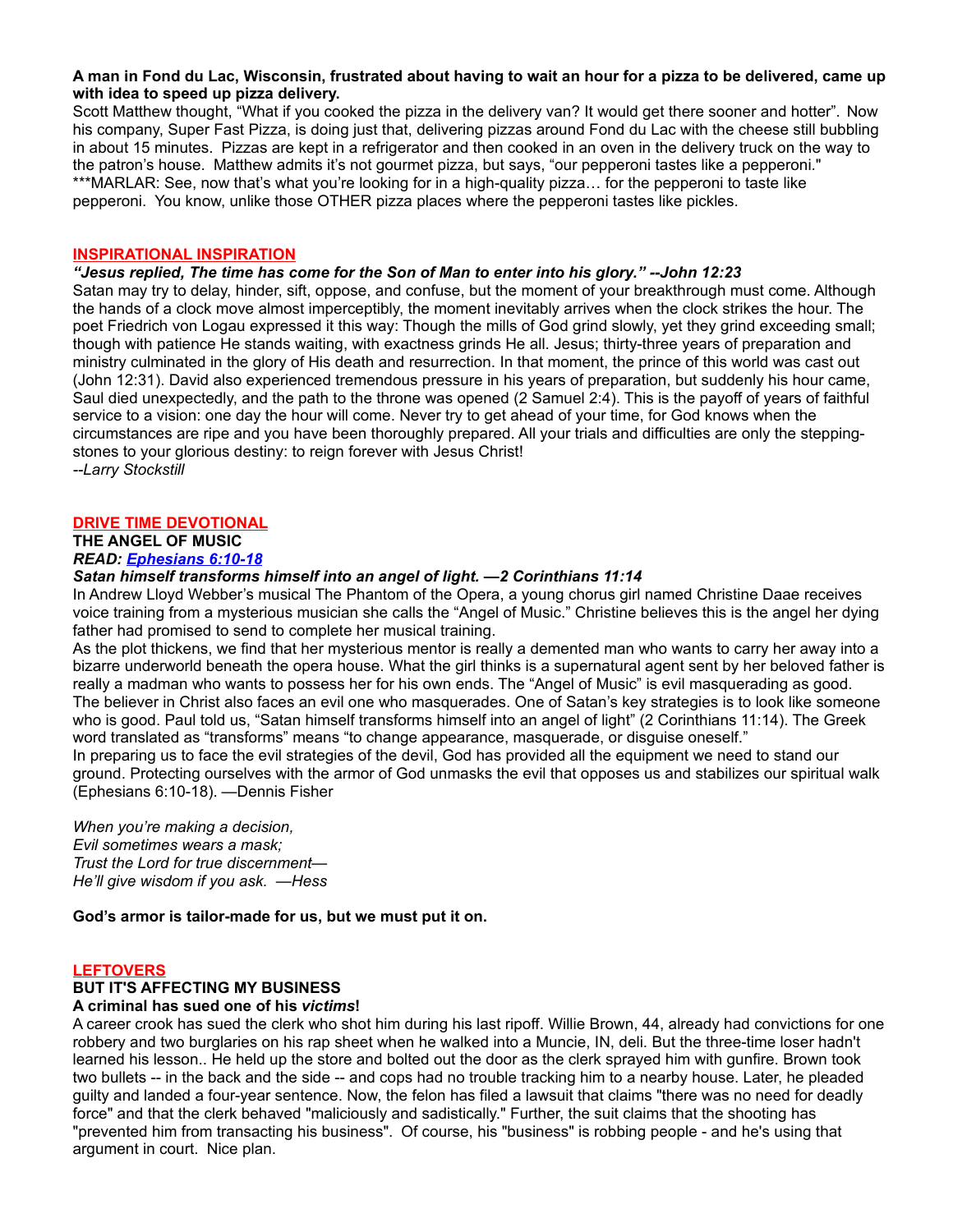# **LIFE... LIVE IT**

# **Interviewing for a job? Try to schedule it for the morning.**

Research shows that 83% of executives are more likely to hire AM job seekers. And 70% of all hiring decisions are made before 11:00 AM. So obviously, if you can help suggest the time of an interview, make it before 11:00 AM. Avoid Mondays and Fridays. On Monday, people tend to have too much to do and on Friday they are anticipating the weekend and ready to get out of the office. So the very best times for interviews are Tuesday, Wednesday or Thursday mornings between 8:00 and 10:00 AM. The little things could tip the scale in your favor.

#### **JUST FOR FUN**

#### **Would you work ten hours a day if it meant you could have a three day weekend?**

A three day weekend has a great sound to it, but according to economist John Owen, some people may not be able to afford it. He says that some workers whose schedule puts them on a ten hour, four day workweek ran out of money for their leisure time activities before their long weekend ran out. \*\*\*MARLAR: Isn't that why we have credit cards?

# **FUN LIST**

# **THE GRASS IS ALWAYS GREENER**

We may complain about mowing our own lawns, but men obviously don't have a problem mowing someone else's lawn. The Murray Lawnmower company conducted a poll asking men, ''If you could mow any lawn in the world, which would it be?'' The results:

- 1) The White House
- 2) Pebble Beach golf course
- 3) The Rose Bowl stadium
- 4) Graceland
- \*\*\*MARLAR: If they'd asked me, I would have chosen a field of astro-turf.

#### **MORE SHOW PREP STUFF...**

You can't believe you ate that whole thing. Now you're paying for it with a burning sensation in your chest and a bitter taste in the back of your throat. *Now what?* You'll have to wait for your stomach to empty to get complete relief, says Patricia Raymond, a gastroenterologist in Chesapeake, Virginia. Meanwhile…- Don't lie down. Eating more than your stomach can comfortably hold means there's nowhere for gastric acids to go but up, into the esophagus. Reclining will only exacerbate this problem. You should stay upright for three to four hours after overeating. - Take a brisk 30 minute walk to help speed digestion along. Don't do anything more energetic, however. Bouncing around could cause gastric acids to slosh up into the throat. And you'll want to avoid most antacids. By neutralizing existing stomach acids, they prompt the stomach to produce more of them. You might want to loosen your belt too. "The pressure can worsen heartburn." \*\*\*MARLAR: And you thought your dad was just being inconsiderate in front of your friends and family. Turns out he was modeling proper behavior!

## **OTHER STUFF I WANT TO CRAM INTO TODAY'S PREP**

When Brett and Alicia Raskey received the devastating news that their 6-year-old son, Colin, had a malignant brain tumor, they put their life on hold to stay with him night and day. When the couple did make a quick trip from Phoenix Children's Hospital back to their home in Surprise, Arizona, late last month, they were moved to joyful tears by what was waiting for them: a surprise makeover of their property that was done free of charge. A neighbor spearheaded a volunteer effort to build the Raskeys the barbecue island and fire pit they had always wanted so that they would have an awesome place to relax and enjoy family life again after Colin came home. Now that's loving your neighbors! <http://on.today.com/2rdltsr>

A surgeon at Winnipeg's Concordia hospital performed some emergency surgery this week, giving new life to a stuffed animal — and helping brighten a long hospital stay for a patient with special needs. When one of the surgeons working with Dean Huber noticed that his stuffed animal had a number of holes and fluff was starting to come out the hospital staff jumped into action and put on a show for Dean to save his animal. His mom says: "They sewed him up right on the bed," "It looks like they actually used sterile gloves and all the right equipment." <http://bit.ly/2rMJFVb>

I love stories that involve doing something great for our veterans. A former elementary school in Kentucky is being transformed into a home for homeless female veterans and their children. Work on the former Clark County Trapp Elementary School began late last year. The building contains eight bedrooms that can accommodate as many as 35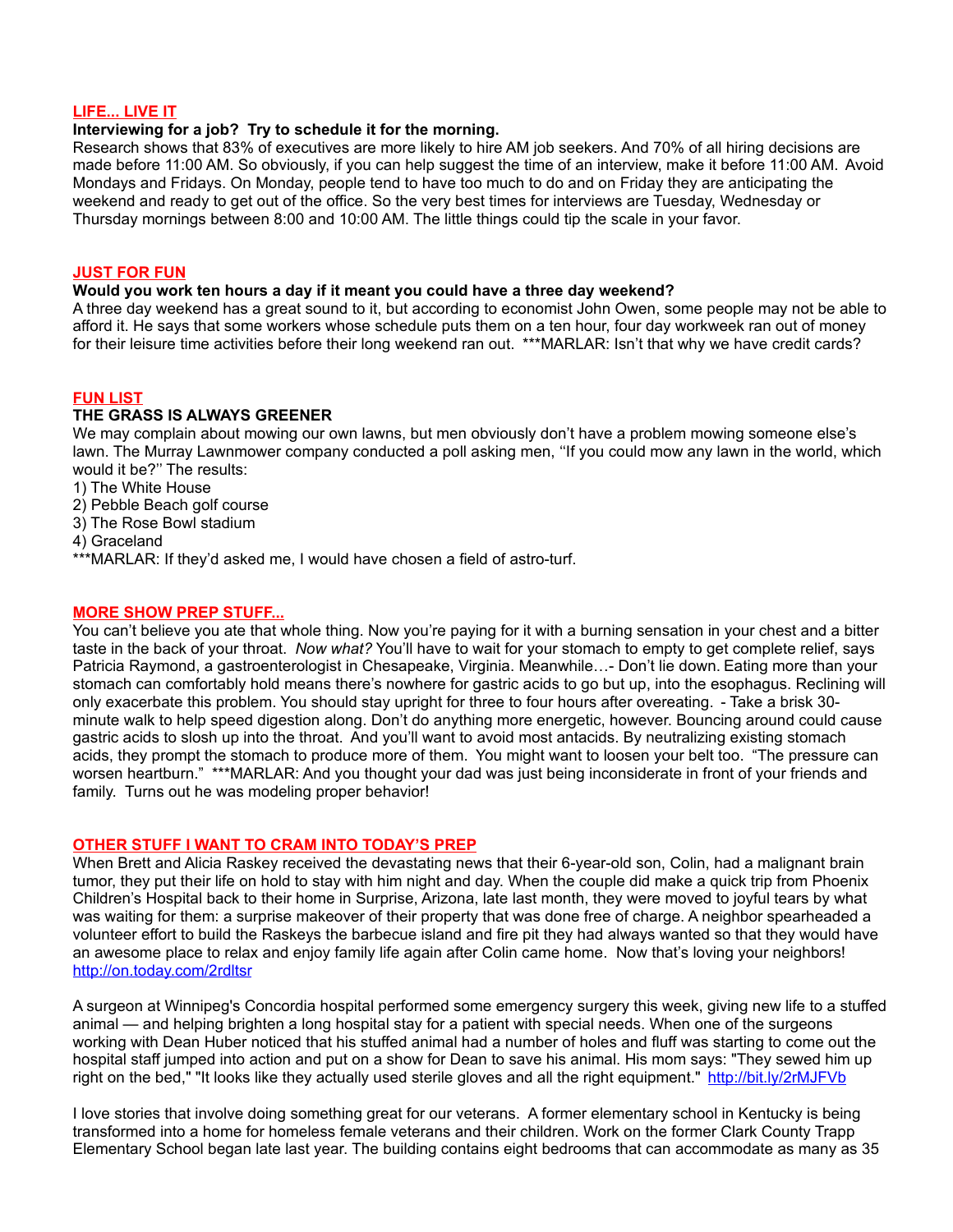people. Rooms can be arranged to accommodate a mother with kids or single veterans sharing a room. <http://bit.ly/2rPpRR4>

A 19-year-old U.S. Army soldier was reunited with his family thanks to a good Samaritan who paid for him to travel home. Keaton Tilson returned to Granite City, Illinois, for the first time since Christmas after Josh Rainey of St. Louis, Missouri, shelled out the \$350 for his plane ticket. On May 25, Keaton Tilson received approval to return home for Memorial Day weekend, but because it was such short notice, he was on standby to get on a flight home to Illinois. When a stranger, Josh Rainey, noticed Keaton Tilson wasn't having much luck with his standby ticket, he bought him a one-way ticket home so the soldier could return home immediately. <http://abcn.ws/2qszoxO>

#### **AND I LEAVE YOU WITH THIS THOUGHT**

If I could get all the people in my life who have ever done mean things to me in one room, I wouldn't go in there because, man, those are some mean people! *--LeMel Hebert-Williams*

#### **THE TICKET Movie Reviews with MARIE ASNER**

**Marie Asner has been reviewing films for over 35 years. Her outlets include radio, print and Internet. For more in-depth movie reviews of the following films, visit [www.Tollbooth.org.](http://www.tollbooth.org/index.php/home/movie-reviews) Ratings from 1 (Low) to 5 (High).**

#### *JUNE 02, 2017...*

Wonder Woman---At last, the heroic Woman Woman (Diana Prince) comes to the screen with her own action movie and it really is. Chris Pine stars as Steve Trevor and Danny Huston as the bad guy, a German officer named Luddendorff. This is during WWI and Diana meets Steve when his plane goes down near her uncharted island of Themyscira. Wait until the guys there see her costume. Gal Gadot does a great job as Princess Diana. "Wonder Woman" is rated PG 13. Rating of 3 for fans.

Captain Underpants 1st Epic Movie---An animated film adapted from Dav Pilkey's children's books, this film is about two kids who invent a super hero (in underpants and voice of Ed Helms) and then try to go against a villain (voice of Nick Kroll.) What next? Other voices are Kevin Hart and Thomas Middleditch. "Captain Underpants 1st Epic Movie" is rated PG. Rating of 2 for fans of the books.

Churchill (opening in select cities)---Brian Cox has the starring role of Winston Churchill in a film that does into the life of Churchill as he tries to pull Great Britain together to face WWII. It is a monumental task. "Churchill" is rated PG 13. No rating.

Band Aid---Here we have a young couple (Zoe Lister-Jones and Adam Pally) who are about to give up on their relationship, when they find that they relate through music. What an idea---put a band together that plays "battle music." "Band Aid" is rated PG 13. No rating.

War Machine (opening in select cities)---Brad Pitt stars in this film that has a touch of satire and about war in Afghanistan. He plays a high ranking military officer who goes there to straighten things out, so to speak. Hmm, comments about that? "War Machine" is rated R. No rating.

3 Generations (opening in select cities)---Naomi Watts plays a mother with a son/daughter (Elle fanning) trying to find an identity and then there is Grandma (Susan Sarandon) to contend with, also. Each woman feels a connection with family, yet isolated at the same time. "3 Generations" is rated R. No rating.

#### *JUNE 09, 2017...*

The Mummy has Tom Cruise starring in this remake in which the Mummy is actually a woman.

It Comes At Night stars Joel Edgerton has a man, who, with his family is trying to escape a killer plague.

My Cousin Rachel is a remake of the famous movie and this time stars Rachel Weisz as the cousin under suspicion.

The Hero has Sam Elliot on a journey to visit his daughter whom he hasn't seen in years.